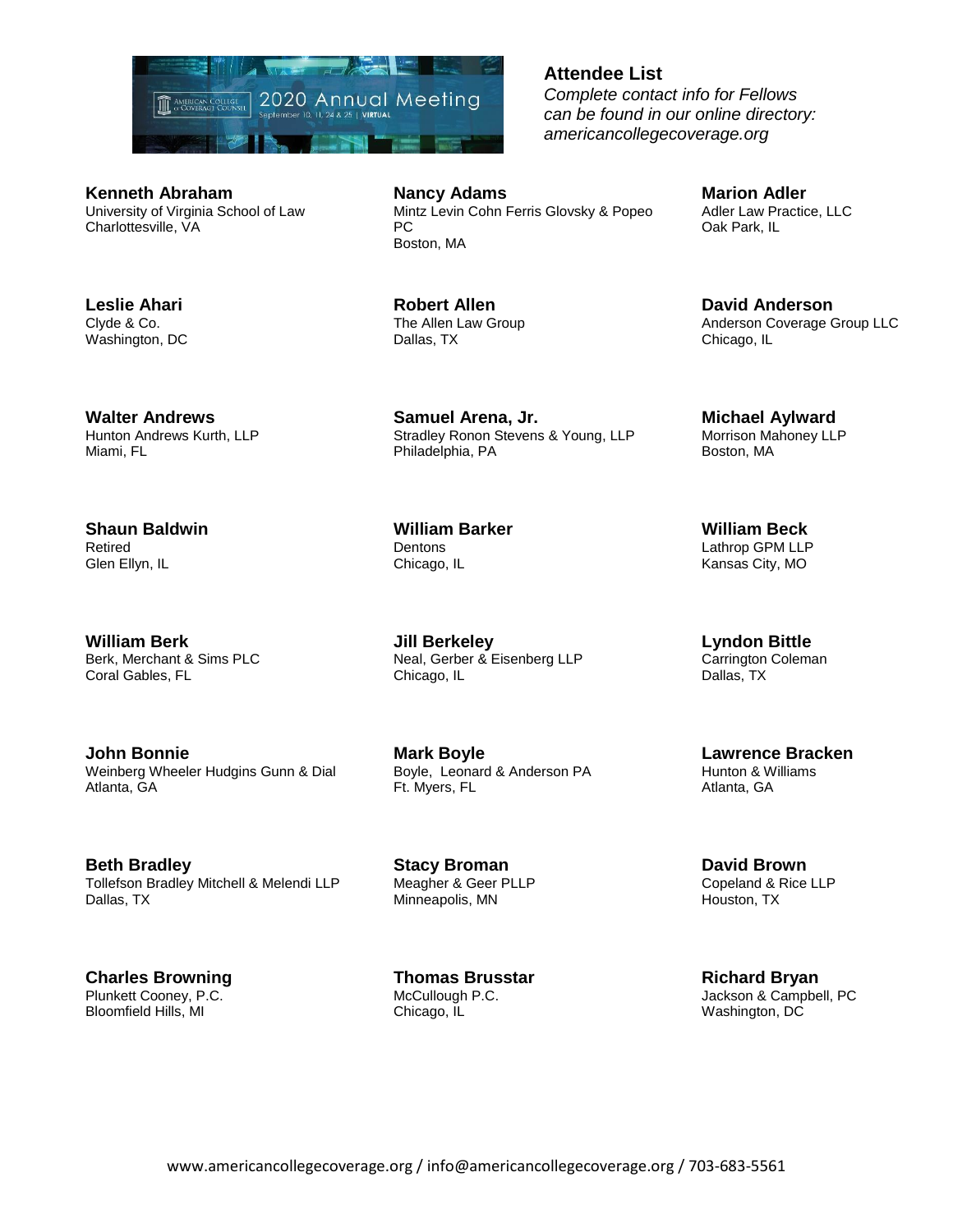

**John Buchanan III** Covington & Burling LLP Washington, DC

**Bruce Celebrezze** Clyde & Co US LLP San Francisco, CA

**Robert Chesler** Anderson Kill, P.C. Newark, NJ

**James Davis** Perkins Coie LLP Chicago, IL

**Andrew Downs** Bullivant Houser Bailey PC San Francisco, CA

**Shattuck Ely** Fellows LaBriola LLP Atlanta, GA

**John Failla** Proskauer Rose LLP New York, NY

**Laura Foggan** Crowell & Moring LLP Washington, DC

**Timothy Burns** Burns Bowen Bair LLP Madison, WI

**Suzan Charlton** Covington & Burling LLP Washington, DC

**Franklin Cordell** Gordon Tilden Thomas Cordell LLP Seattle, WA

**Linda Dedman** Dedman Law, PLLC Dallas, TX

**Richard Dykstra** Friedman | Rubin PLLP Seattle, WA

**Leah Engelhardt** Chaffe McCall, L.L.P. New Orleans, LA

**Wendy Feng** Covington & Burling LLP San Francisco, CA

**William Ford, iii** COLLINS | FORD LLP Tarzana, CA

**Attendee List**

*Complete contact info for Fellows can be found in our online directory: americancollegecoverage.org*

> **Mary Craig Calkins** Blank Rome Beverly Hills, CA

**Martin Checov** O'Melveny & Myers LLP San Francisco, CA

**Edward "Ned" Currie, Jr.** Currie, Johnson & Myers, P.A. Jackson, MS

**Scott DeVries** Hunton Andrews Kurth San Francisco, CA

**Angela Elbert** Neal Gerber & Eisenberg LLP Chicago, IL

**Marilyn Fagelson** Murtha Cullina LLP New Haven, CT

**Larry Fields** Kutak Rock LLP Kansas City, MO

**Troy Froderman** FR Law Group PLLC Phoenix, AZ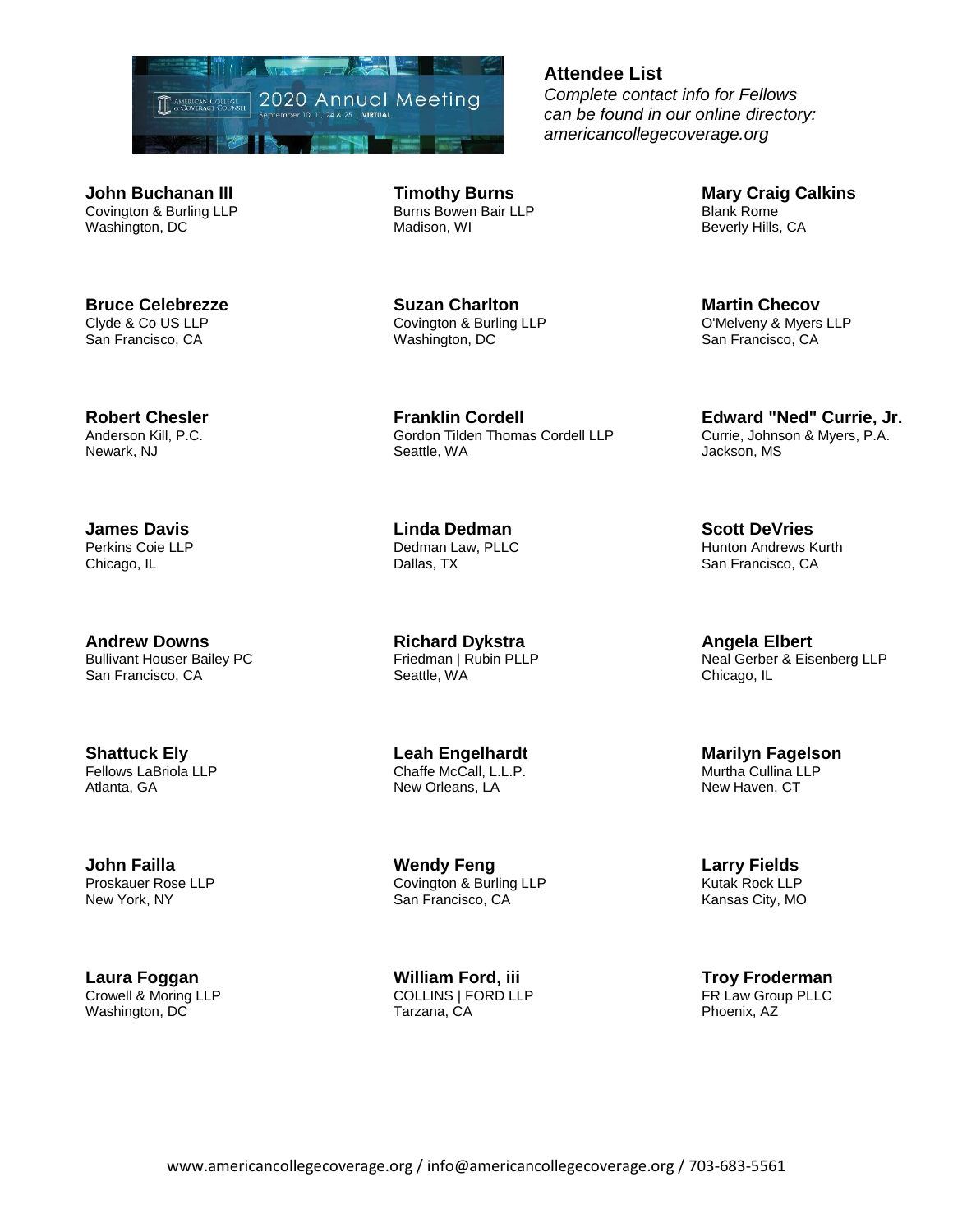

**Marialuisa Gallozzi** Covington & Burling LLP Washington, DC

**Garth Gersten** Shapiro Bieging Barber Otteson Denver, CO

**Scott Glogovac** Glogovac Law LLC Reno, NV

**David Goodwin** Covington & Burling LLP San Francisco, CA

**David Halbreich** Reed Smith Los Angeles, CA

**Thomas Hanekamp** Aronberg Goldgehn Chicago, IL

**Christine Haskett** Covington & Burling LLP San Francisco, CA

**Scott Hecht** Stinson LLP Kansas City, MO **Arthur Garrett III** Keller and Heckman LLP Washington, DC

**Steven Gilford** JAMS Chicago, IL

**G. David Godwin** Squire Patton Boggs (US) LLP San Francisco, CA

**John Green** Farella Braun & Martel San Francisco, CA

**Michael Hamilton** Goldberg Segalla Philadelphia, PA

**Elizabeth Hanke** KCIC Washington, DC

**Todd Hayes** Harper Hayes PLLC Seattle, WA

**Alexander Henlin** Sulloway & Hollis, P.L.L.C. Concord, NH

*Complete contact info for Fellows can be found in our online directory: americancollegecoverage.org*

**Attendee List**

**Tyler Gerking** Farella Braun + Martel LLP San Francisco, CA

**Peter Gillon** Pillsbury Winthrop Shaw Pittman Washington, DC

**Flannery Goldberg KCIC** Washington, DC

**Nancy Gutzler KCIC** Washington, DC

**Rick Hammond** HeplerBroom, LLC Chicago, IL

**Laura Hanson** Meagher & Geer, PLLP Minneapolis, MN

**Daniel Healy** Anderson Kill Washington, DC

**Scott Hofer** Foland, Wickens, Roper, Hofer & Crawford PC Kansas City, MO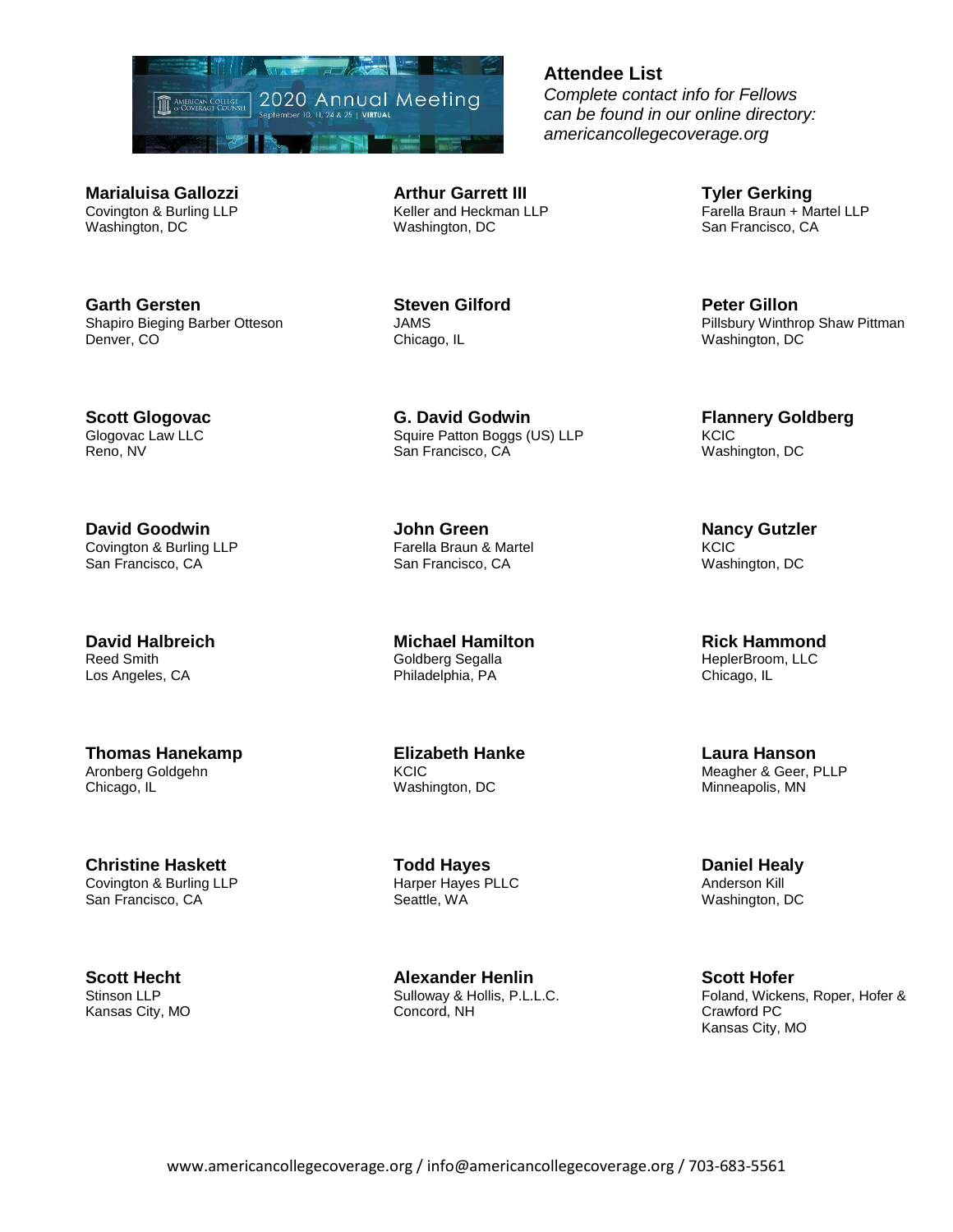

**Mike Huddleston** Munsch Hardt Kopf & Harr, PC Dallas, TX

**Dale Kingman** Gordon Tilden Thomas Cordell Seattle, WA

**Nancy Kornegay** Trahan Kornegay Partners LLP Houston, TX

**Seth Lamden** Neal, Gerber & Eisenberg LLP Chicago, IL

**Anthony Leuin** Shartsis Friese LLP San Francisco, CA

**R. Hugh Lumpkin** Reed Smith, LLP Miami, FL

**Michael Manire** Manire Galla Curley LLP New York, NY

**Jennifer Mathis** Troutman Pepper Hamilton Sanders LLP San Francisco, CA

**Matthew Jacobs** Jones Day Washington, DC

**Erik Knutsen** Queen's University Law School Kingston, ON

**Linda Kornfeld** Blank Rome LLP Los Angeles, CA

**Jin Soo Lee** University of Illinois College of Law Champaign, IL

**Daniel Litchfield** Litchfield Cavo LLP Chicago, IL

**Joann Lytle** McCarter & English Philadelphia, PA

**Christopher Martin** Martin Disiere Jefferson & Wisdom Houston, TX

**Kathy Maus** Butler Weihmuller Katz Craig Tallahassee, FL

#### **Attendee List**

*Complete contact info for Fellows can be found in our online directory: americancollegecoverage.org*

> **Jeff Kichaven** Jeff Kichaven Commercial **Mediation** Los Angeles, CA

**Robert Kole** Choate Hall & Stewart LLP Boston, MA

**Dennis LaGory** Anderson Coverage Group. LLC Chicago, IL

**Cary Lerman** Munger Tolles & Olson Los Angeles, CA

**Paula Litt** Honigman LLP Chicago, IL

**Meghan Magruder** King & Spalding Atlanta, GA

**Ernest Martin, Jr.** Haynes and Boone, LLP Dallas, TX

**Jason Mazer** Cimo Mazer Mark PLLC Miami, FL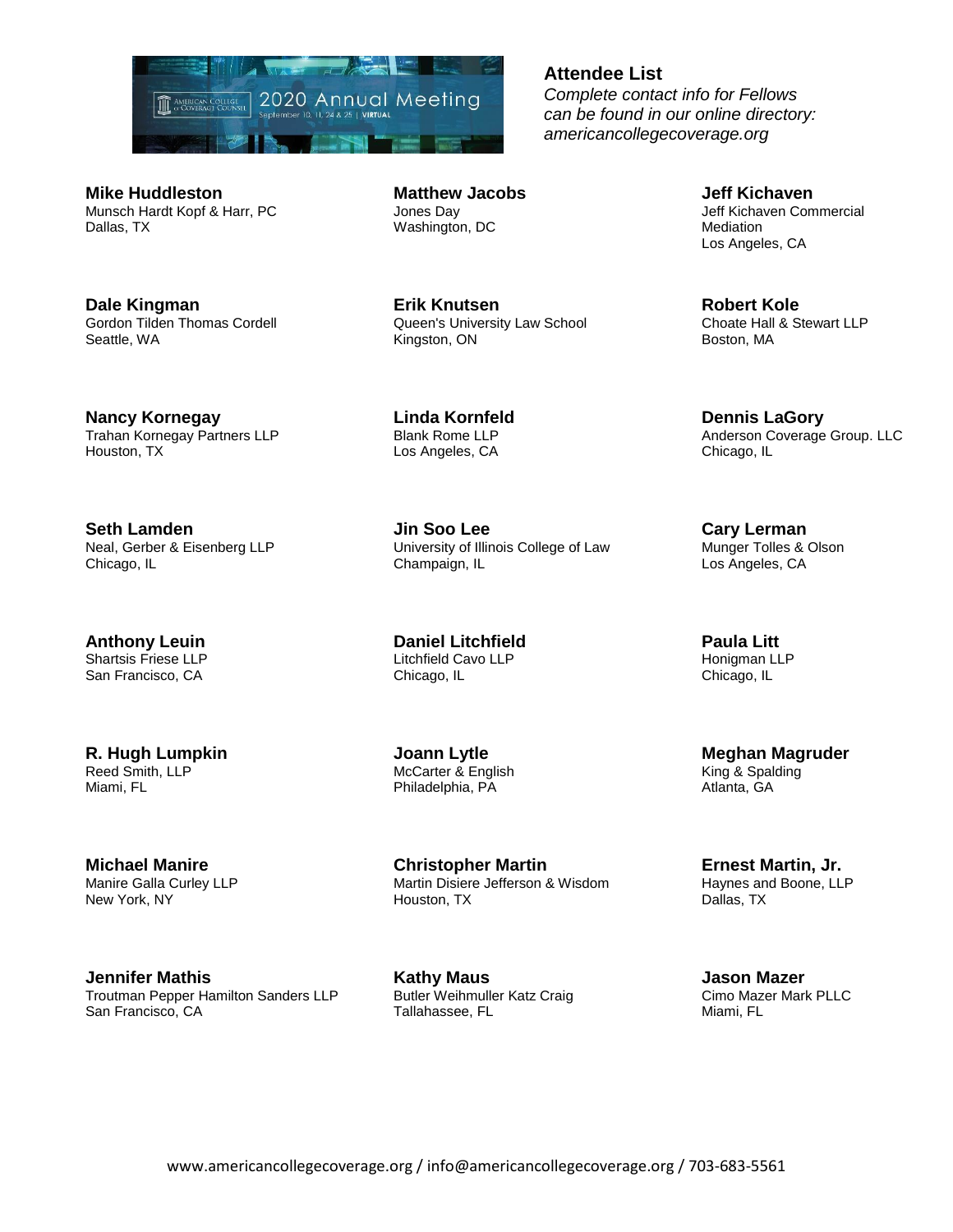

**Mary McCutcheon** Farella, Braun + Martel San Francisco, CA

**Kevin Merriman** Ward Greenberg Heller & Reidy, LLP Rochester, NY

**William McVisk** Tressler LLP Chicago, IL

> **Suzanne Midlige** Coughlin Duffy LLP Morristown, NJ

**Christopher Monahan KCIC** Washington, DC

**Vince Morgan** Pillsbury Winthrop Shaw Pittman LLP Houston, TX

**Barbara O'Donnell** Sulloway & Hollis, P.L.L.C. Needham, MA

**Stephen Pate** Cozen O'Connor Houston, TX

**Alex Purvis** Bradley Jackson, MS

**Peter Rosen** JAMS Los Angeles, CA **Anthony Merrill** Snell & Wilmer L.L.P. Phoenix, AZ

**Richard Miller** Tom Petrus & Miller Honolulu, HI

**Joseph Monteleone** Weber Gallagher Bedminster, NJ

**Christopher Mosley** Sherman & Howard LLC Denver, CO

**Lee Ogburn** Kramon and Graham PA Baltimore, MD

**Martin Pentz** Foley Hoag LLP Boston, MA

**Neil Rambin** Drinker Biddle Dallas, TX

**Marc Rosenthal** Proskauer Rose LLP Chicago, IL

#### **Julia Molander** --

San Francisco, CA

**Meghan Moore** Weisbrod Matteis & Copley Fort Lauderdale, FL

**Hope Nightingale** Litchfield Cavo LLP Chicago, IL

**Sherilyn Pastor** McCarter & English Newark, NJ

**George Plews** Plews Shadley Racher & Braun Indianapolis, IN

**Douglas Rawles** Reed Smith LLP Los Angeles, CA

# **Attendee List**

*Complete contact info for Fellows can be found in our online directory: americancollegecoverage.org*

www.americancollegecoverage.org / info@americancollegecoverage.org / 703-683-5561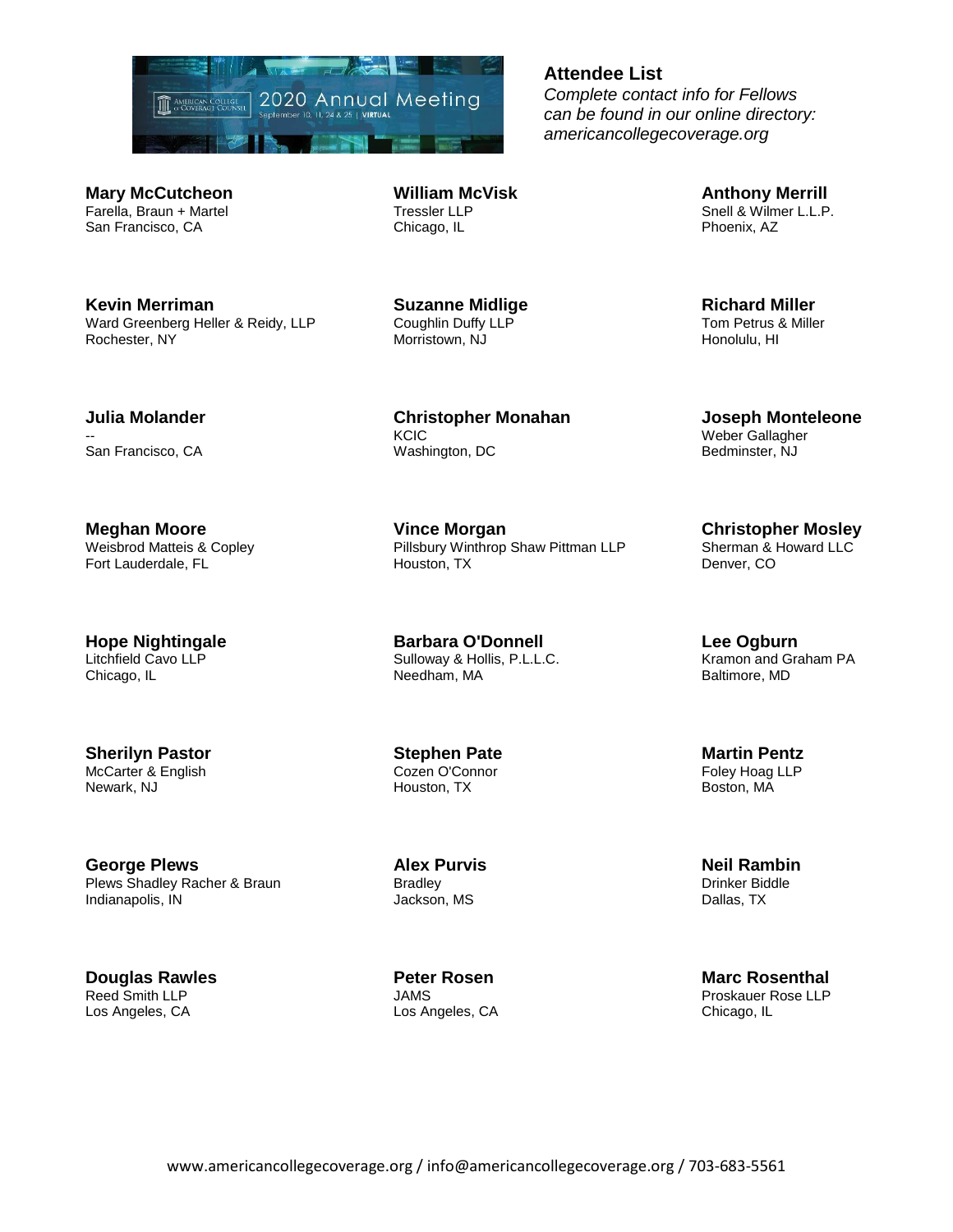

**Samuel Ruby** Bullivant Houser Bailey PC San Francisco, CA

**Tracy Saxe** Saxe Doernberger & Vita Trumbull, CT

**Jay Sever** Phelps Dunbar LLP New Orleans, LA

**Robert Siegel** Gieger Laborde & Laperouse New Orleans, LA

**Jayson Sowers**

-- Mercer Island, WA

**Koorosh Talieh** Perkins Coie LLP Washington, DC

**Jeffrey Thomas** University of Missouri - Kansas City Kansas City, MO

**Ellen Van Meir** Thompson Coe Dallas, TX

**Heather Sanderson** Sanderson Law Calgary, AB

**Thomas Segalla** Goldberg Segalla LLP Buffalo, NY

**Clifford Shapiro** Barnes & Thornburg LLP Chicago, IL

**Melissa Sims** Berk, Merchant & Sims PLC Coral Gables, FL

**Jeffrey Stempel** University of Nevada, Las Vegas Henderson, NV

**Spence Taylor** Barze Taylor Noles Lowther LLC Birmingham, AL

**Rhonda Tobin** Robinson & Cole LLP Hartford, CT

**Brenton Ver Ploeg** Ver Ploeg & Marino, P.A. Miami, FL

**Attendee List**

*Complete contact info for Fellows can be found in our online directory: americancollegecoverage.org*

> **Cheryl Saniuk-Heinig** University of Maine School of Law Boston, MA

**Neil Selman** Selman Breitman LLP Los Angeles, CA

**Raymond Sheen** Farella Braun + Martel LLP San Francisco, CA

**Marcus Snowden** Snowden Law P.C. Toronto, ON

**Amy Stewart** Amy Stewart PC Dallas, TX

**Wayne Taylor** Mozley, Finlayson & Loggins, LLP Atlanta, GA

**Alan Van Etten** Deeley King Pang & Van Etten Honolulu, HI

**Jeffrey Vita** Saxe Doernberger & Vita, PC Trumbull, CT